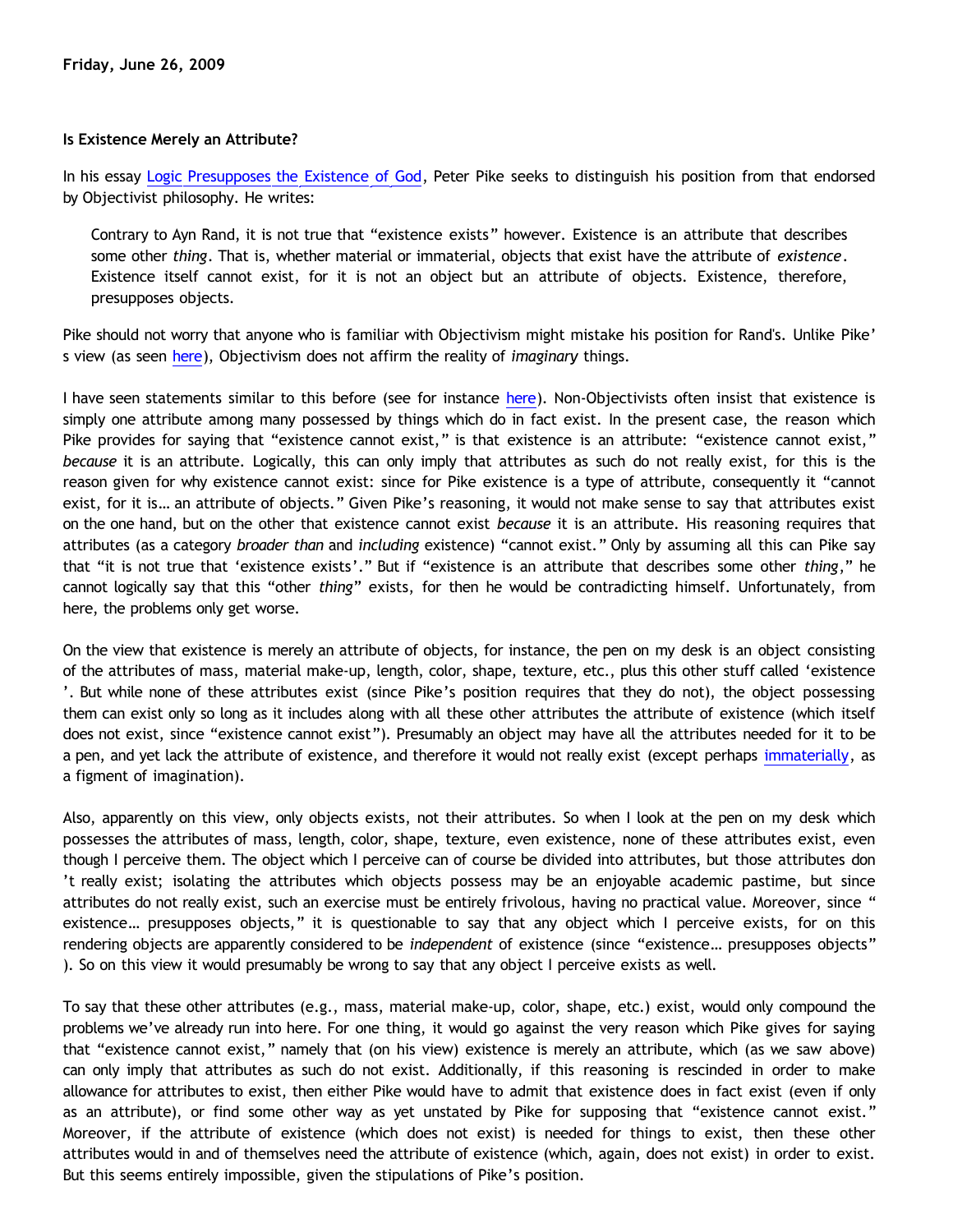To salvage his position from this growing list of absurdities, Pike would have to revise it so significantly that it would bear little if any resemblance to what he originally stated above. As it stands, however, this all seems so problematic and unnecessary that it makes me wonder why any thinker might find it attractive in the first place. There is of course the epistemological question of knowing whether or not an object has the attribute of existence, especially if it is held to be the case that "existence cannot exist." How can you tell that an object has an attribute which "cannot exist"? To suppose that an object possesses an attribute, is to confer existence to that attribute. But if it is said that the attribute in question "cannot exist," then there seems no exit from the resulting philosophical muddle here.

Of course, Pike is correct in pointing out that this is not Ayn Rand's position. Indeed, far from it. Rand recognized that the concept 'existence' is the widest of all concepts, in that it includes (i.e., *denotes*) everything which exists. Of course, appreciating these facts and their significance for the present matter is really only possible with at least some understanding of the objective theory of concepts. Since Christianity does not seem to have any native theory of concepts (let alone an *objective* theory of concepts), Pike's confusion on these points is not at all surprising. But hope is not all lost, for there is a way out of the muddle which results from the position he endorses.

Specifically, it is important to keep in mind that, for Rand, a concept is a mental integration of multiple units, and that "the units involved may be any aspect of reality: entities, attributes, actions, qualities, relationships, etc." ( *Introduction to Objectivist Epistemology*, p. 10). Objectivism holds that "existence and identity are *not attributes* of existents, they *are* the existents," and this is because "the units of the concepts 'existence' and 'identity' are every entity, attribute, action, event or phenomenon (including consciousness) that exists, has ever existed or will exist" (Ibid., p. 56). We do this with other concepts, such as the concept 'man': the concept 'man' includes *every* man who exists, who has ever existed and who will exist, given the open-endedness of its denotation, i.e., given its [universality.](http://bahnsenburner.blogspot.com/2009/06/demystifying-universality.html) So why can't we do the same with the concept 'existence'? Why cannot the concept 'existence' include everything that exists? Why cannot Rand say "existence exists" and thereby essentially mean that all the units which the concept 'existence' includes do in fact exist? Not only have I seen no good reason to suppose Rand's view, understood in its proper context, is philosophically illegitimate, it's quite unclear to me why anyone would think such a position is controversial, let alone prefer the muddle which results from the view that "existence cannot exist, for it is not an object but an attribute of objects."

Perhaps it is simply too difficult for thinkers who believe that existence does not (or "cannot") exist (or that even the objects which they perceive do not exist, as Pike's view logically requires in the final analysis) to grasp any of this. After all, on their view, what does exist? For someone to say that "existence cannot exist" can, in the end, only mean that *nothing* exists, whether or not this is what he intended to say. Sometimes people say things without really examining what it is they're affirming, without grasping the implications of the point they are trying to make, or understanding the ramifications of denying the position they're hoping to discredit. This is one reason why the Objectivist axioms are so powerful: one has to assume their truth, even if only implicitly, in the very act of denying them. And in so doing, they're simply contradicting themselves while confirming the position they hope to discredit (see for instance [here\)](http://bahnsenburner.blogspot.com/2008/10/reply-to-tennant-on-theistic.html). Consequently, insistence on such denials does not at all bode well for one's position. Then again, if the position in question is fundamentally bankrupt from the very start (as is the case with [theism\)](http://bahnsenburner.blogspot.com/2008/12/inherent-subjectivism-of-god-belief.html), then such self-refuting absurdities are to be expected.

I'm glad these aren't my problems!

by Dawson Bethrick

Labels: [Axioms](http://bahnsenburner.blogspot.com/search/label/Axioms), [Metaphysics](http://bahnsenburner.blogspot.com/search/label/Metaphysics)

*posted by Bahnsen Burner at [6:00 AM](http://bahnsenburner.blogspot.com/2009/06/is-existence-merely-attribute.html)*

## **4 Comments:**

## [Justin Hall](http://www.blogger.com/profile/17804641315202800289) said...

My brain hurts from trying to follow Mr Pike's tortured logic. Dawson please don't put me thru anymore of that:) Prehaps for a follow up he will demostrate that square is round, up is down, and trying to defend the irrational at all costs has no consequences.